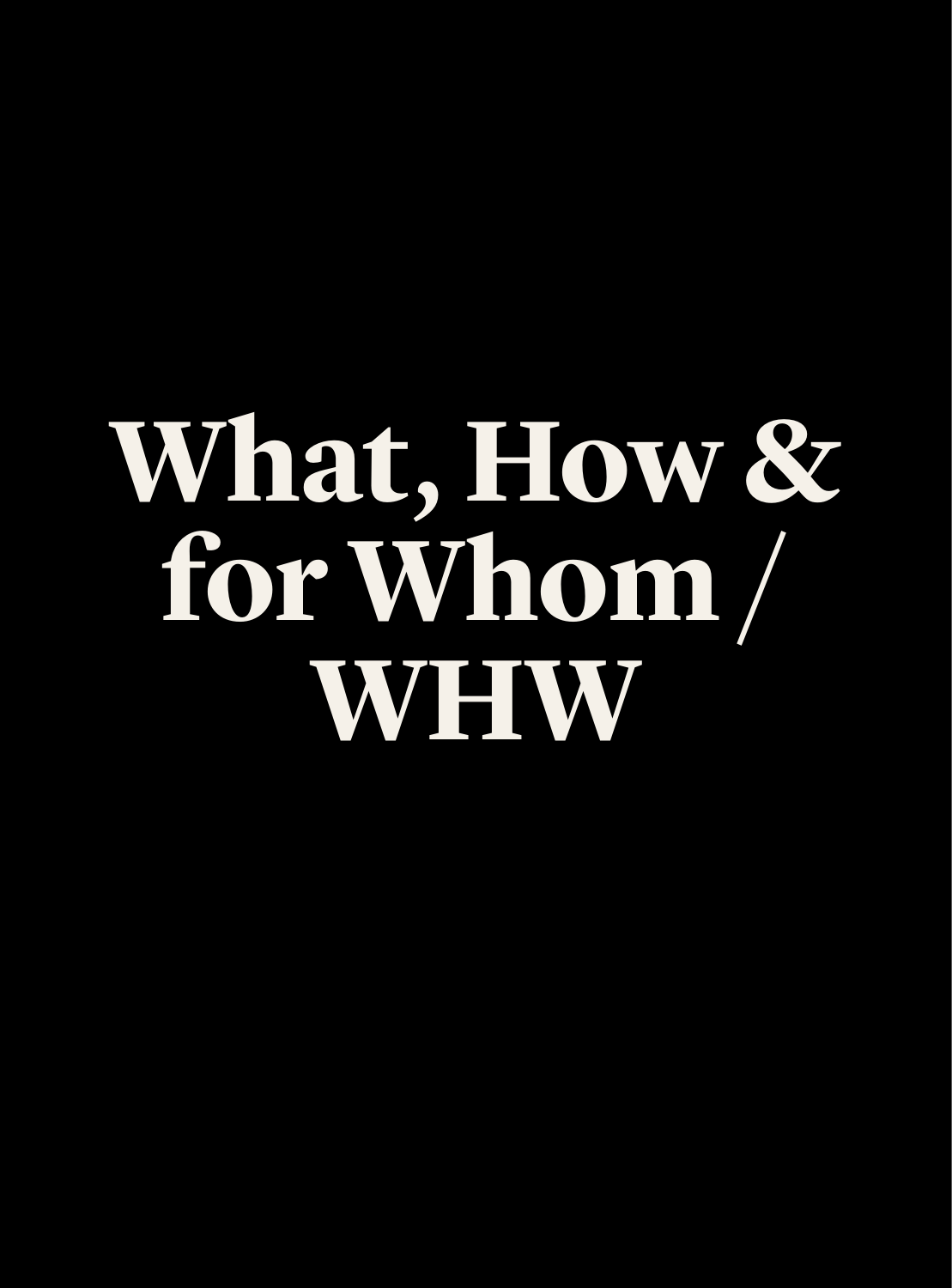## **"There is something political in the city air"\***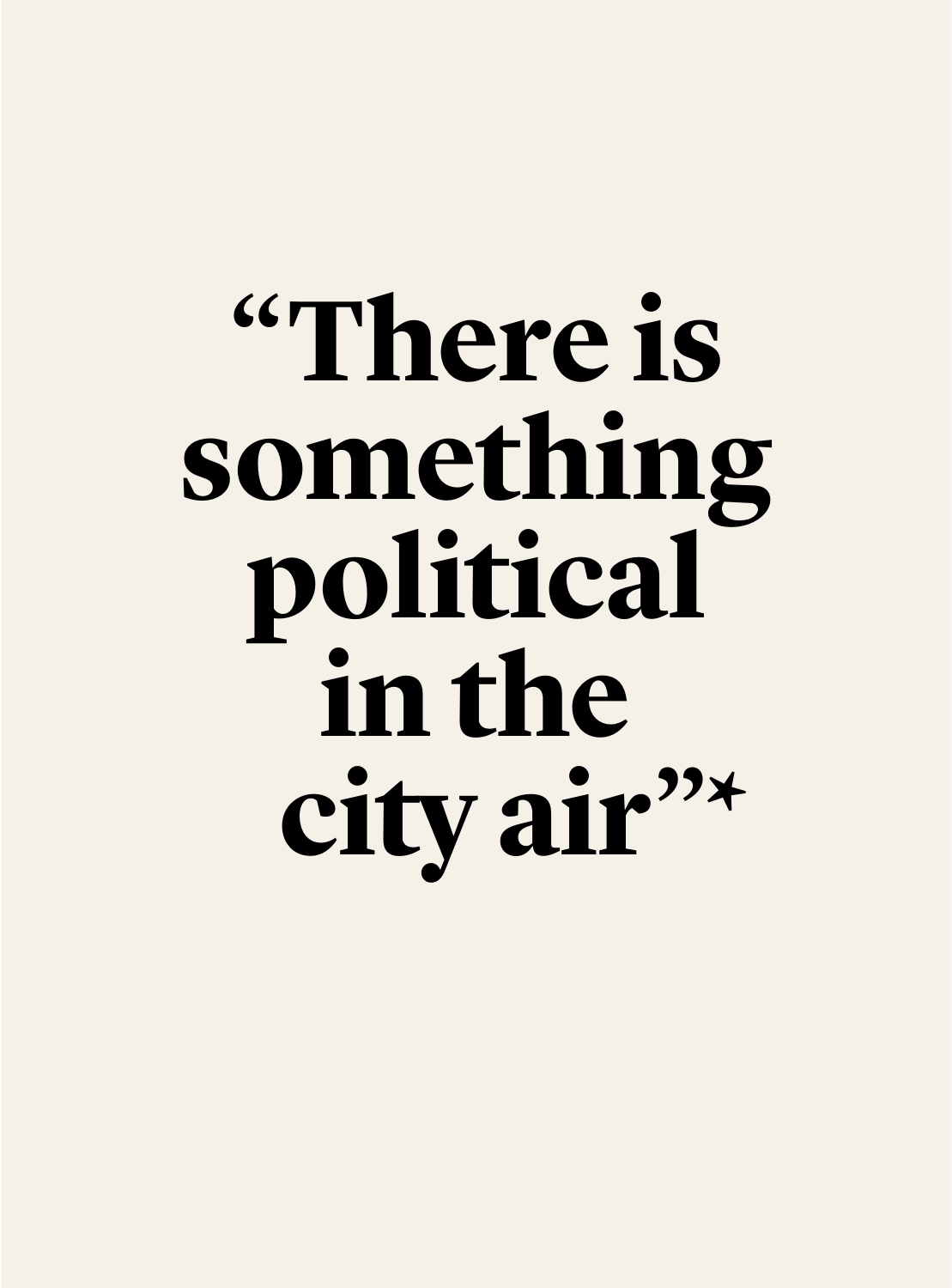The curatorial collective What, How & for Whom / WHW, based in Zagreb and Berlin, examine the interconnections between contemporary art and political and social strata, including the role of art institutions in contemporary society. In the present essay, their discussion of recent projects they curated highlights the struggle for access to knowledge and the free distribution of information, which in Croatia also means confronting the pressures of censorship and revisionism in the writing of history and the construction of the future.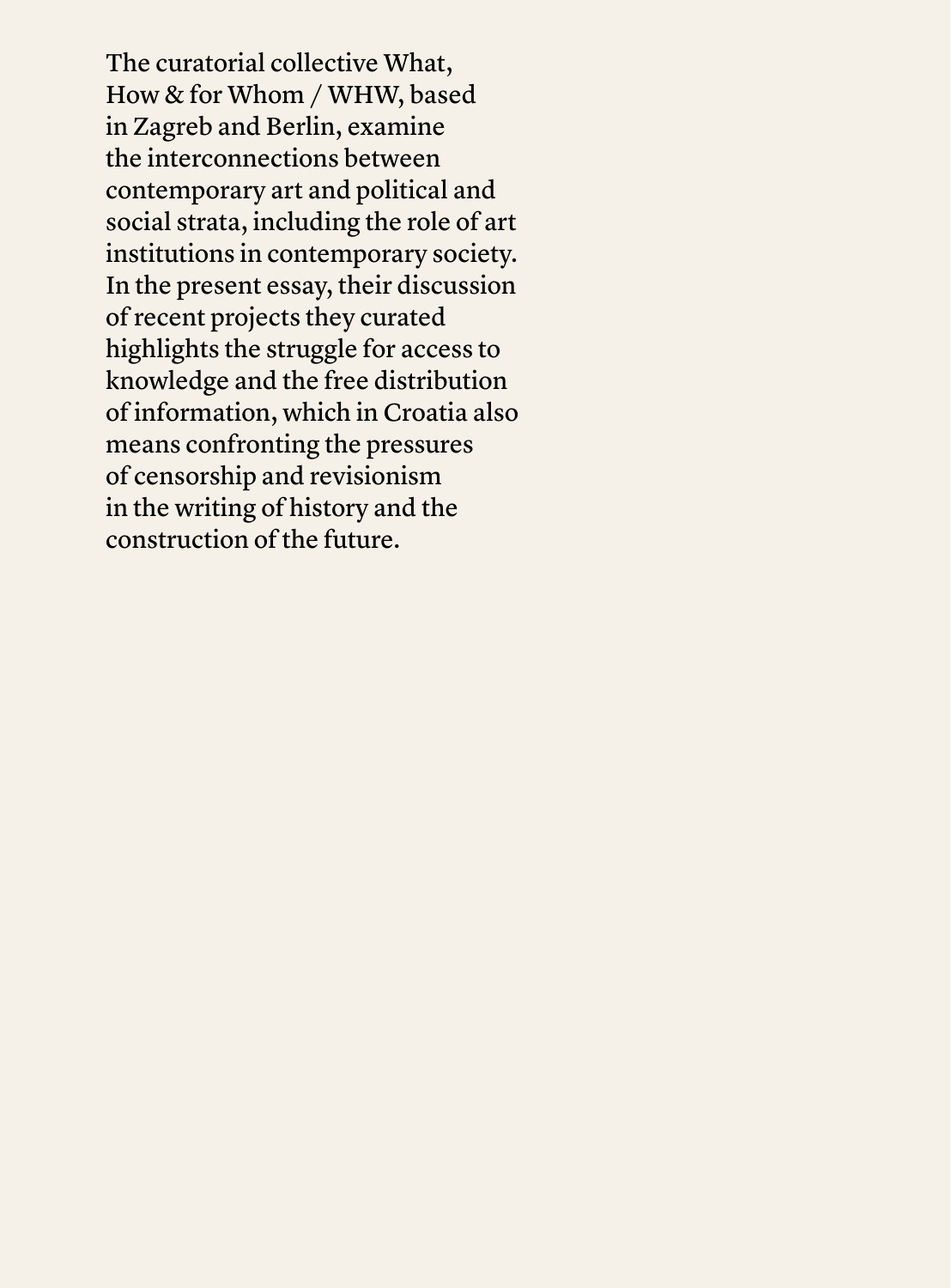Contemporary art's attempts to come to terms with its evasions in delivering on the promise of its own intrinsic capacity to propose alternatives, and to do better in the constant game of staying ahead of institutional closures and marketization, are related to a broader malady in leftist politics. The crisis of organizational models and modes of political action feels especially acute nowadays, after the latest waves of massive political mobilization and upheaval embodied in such movements as the Arab Spring and Occupy and the widespread social protests in Southern Europe against austerity measures – and the failure of these movements to bring about structural changes. As we witnessed in the dramatic events that unfolded through the spring and summer of 2015, even in Greece, where Syriza was brought to power, the people's will behind newly elected governments proved insufficient to change the course of austerity politics in Europe. Simultaneously, a series of conditional gains and effective defeats gave rise to the alarming ascent of radical right-wing populism, against which the left has failed to provide any real vision or driving force.

Both the practice of political articulation and the political practices of art have been affected by the hollowing and disabling of democracy related to the ascendant hegemony of the neoliberal rationale that shapes every domain of our lives in accordance with a specific image of economics,**<sup>1</sup>** as well as the problematic "embrace of localism and autonomy by much of the left as the pure strategy"**<sup>2</sup>** and the left's inability to destabilize the dominant world-view and reclaim the future.**<sup>3</sup>** Consequently, art practices increasingly venture into novel modes of operation that seek to "expand our collective imagination beyond what capitalism allows".**4** They not only point to the problems but address them head on. By negotiating art's autonomy and impact on the social, and by conceptualizing the whole edifice of art as a social symptom, such practices attempt to do more than simply squeeze novel ideas into exhausted artistic formats and endow them with political content that produces "marks of distinction",**<sup>5</sup>** which capital then exploits for the enhancement of its own reproduction.

The two projects visited in this text both work toward building truly accessible public spaces. *Public Library*, launched by Marcell Mars and Tomislav Medak in 2012, is an ongoing media and social project based on ideas from the open-source software movement, while *Autonomy Cube*, by artist Trevor Paglen and the hacker and computer security researcher Jacob Appelbaum, centres on anonymized internet usage in the post–Edward

## **"There is something political in the city air" 289**

<sup>\*</sup> David Harvey, *Rebel Cities: From the Right to the City to the Urban Revolution*, Verso, London and New York, 2012, p. 117.

<sup>1</sup> See Wendy Brown, *Undoing the Demos: Neoliberalism's Stealth Revolution*, Zone books, New York, 2015.

<sup>2</sup> Harvey, *Rebel Cities*, p. 83.

<sup>3</sup> See Nick Srnicek and Alex Williams, *Inventing the Future: Postcapitalism and a World Without Work*, Verso, London and New York, 2015.

<sup>4</sup> Ibid., p. 495.

<sup>5</sup> See Harvey, *Rebel Cities*, especially pp. 103–109.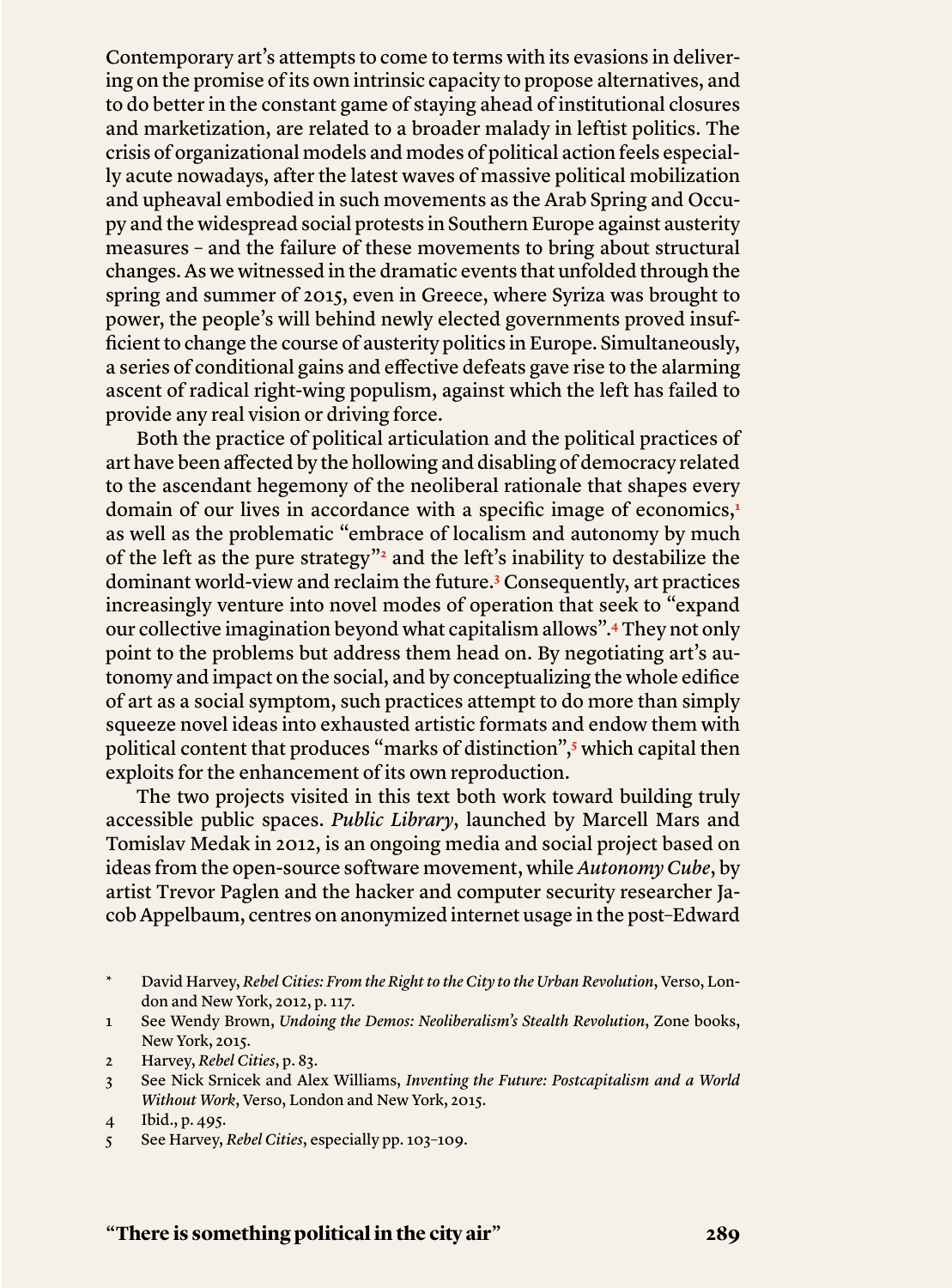Snowden world of unprecedented institutionalized surveillance. Both projects operate in tacit alliance with art institutions that more often than not are suffering from a kind of "mission drift" under pressure to align their practices and structures with the profit sector, a situation that in recent decades has gradually become the new norm.**6** By working within and with art institutions, both *Public Library* and *Autonomy Cube* induce the institutions to return to their initial mission of creating new common spaces of socialization and political action. The projects develop counter-publics and work with infrastructures, in the sense proposed by Keller Easterling: not just physical networks but shared standards and ideas that constitute points of contact and access between people and thus rule, govern, and control the spaces in which we live.**<sup>7</sup>**

By building a repository of digitized books, and enabling others to do this as well, *Public Library* promotes the idea of the library as a truly public institution that offers universal access to knowledge, which "together with free public education, a free public healthcare, the scientific method, the Universal Declaration of Human Rights, Wikipedia, and free software, among others – we, the people, are most proud of ", as the authors of the project have said.**<sup>8</sup>** *Public Library* develops devices for the free sharing of books, but it also functions as a platform for advocating social solidarity in free access to knowledge. By ignoring and avoiding the restrictive legal regime for intellectual property, which was brought about by decades of neoliberalism, as well as the privatization or closure of public institutions, spatial controls, policing, and surveillance – all of which disable or restrict possibilities for building new social relations and a new commons – *Public Library* can be seen as part of the broader movement to resist neoliberal austerity politics and the commodification of knowledge and education and to appropriate public spaces and public goods for common purposes.

While *Public Library* is fully engaged with the movement to oppose the copyright regime – which developed as a kind of rent for expropriating the commons and reintroducing an artificial scarcity of cognitive goods that could be reproduced virtually for free – the project is not under the spell of digital fetishism, which until fairly recently celebrated a new digital commons as a non-frictional space of smooth collaboration where a new political and economic autonomy would be forged that would spill over and undermine the real economy and permeate all spheres of life.**9** As Matteo Pasquinelli argues in his critique of "digitalism" and its celebration of the

- 6 See Brown, *Undoing the Demos*.
- 7 Keller Easterling, *Extrastatecraft: The Power of Infrastructure Space*, Verso, London and New York, 2014.
- 8 Marcell Mars, Manar Zarroug, and Tomislav Medak, "Public Library", in *Public Library*, ed. Marcell Mars, Tomislav Medak, and What, How & for Whom / WHW, exh. publication, What, How & for Whom / WHW and Multimedia Institute, Zagreb, 2015, p. 78.
- 9 See Matteo Pasquinelli, *Animal Spirits: A Bestiary of the Commons*, NAi Publishers, Rotterdam, and Institute of Network Cultures, Amsterdam, 2008.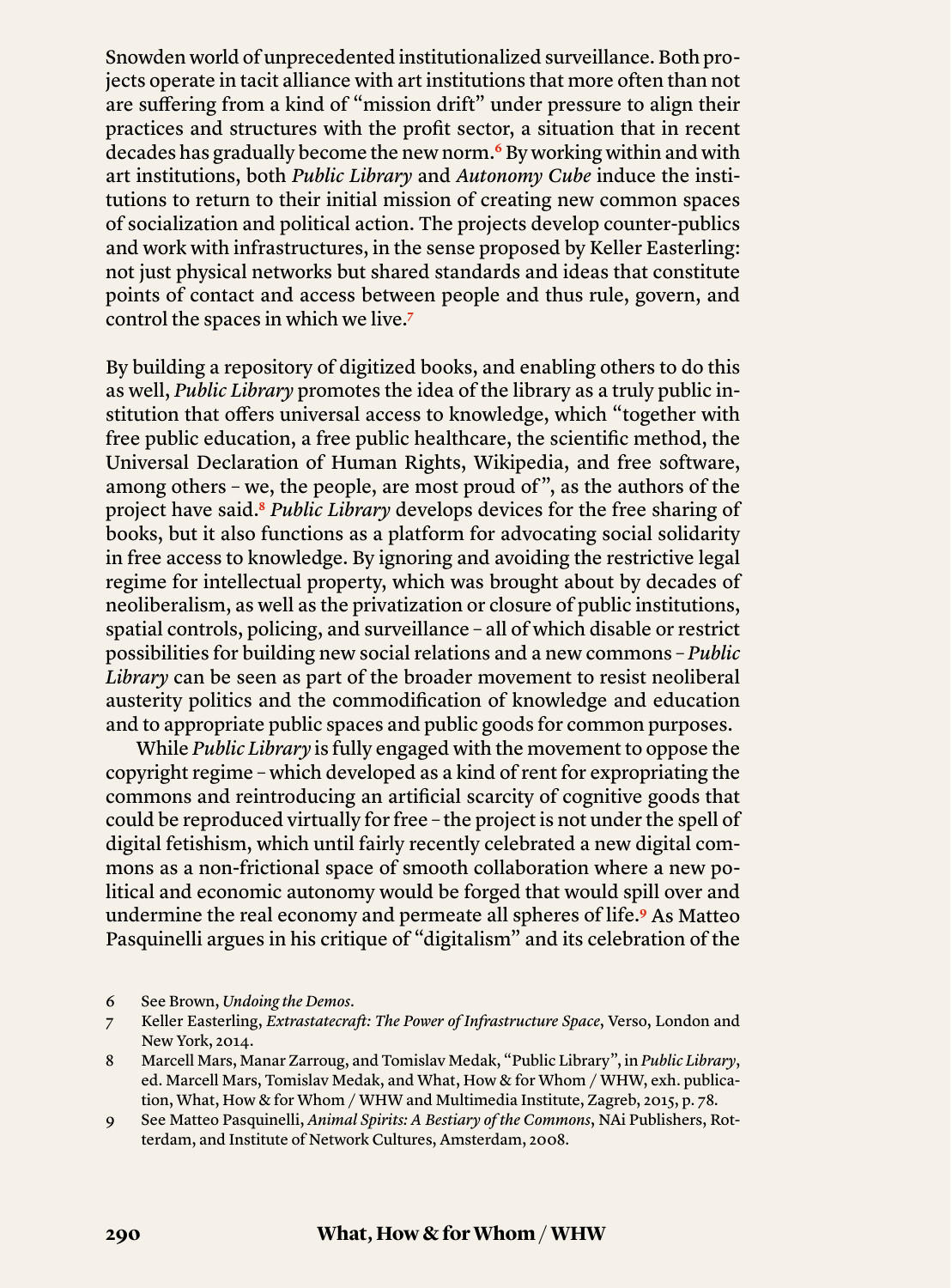virtues of the information economy with no concern about the material basis of production, the information economy is a parasite on the material economy and therefore "an accurate understanding of the common must be always interlinked with the real physical forces producing it and the material economy surrounding it."**<sup>10</sup>**

*Public Library* emancipates books from the restrictive copyright regime and participates in the exchange of information enabled by digital technology, but it also acknowledges the labour and energy that make this possible. There is labour that goes into the cataloguing of the books, and labour that goes into scanning them before they can be brought into the digital realm of free reproduction, just as there are the ingenuity and labour of the engineers who developed a special scanner that makes it easier to scan books; also, the scanner needs to be installed, maintained, and fed books over hours of work. This is where the institutional space of art comes in handy by supporting the material production central to the *Public Library* endeavour. But the scanner itself does not need to be visible. In 2014, at the Museo Nacional Centro de Arte Reina Sofía in Madrid, we curated the exhibition *Really Useful Knowledge*, which dealt with conflicts triggered by struggles over access to knowledge and the effects that knowledge, as the basis of capital reproduction, has on the totality of workers' lives. In the exhibition, the production funds allocated to *Public Library* were used to build the book scanner at Calafou, an anarchist cooperative outside Barcelona. The books chosen for scanning were relevant to the exhibition's themes – methods of reciprocal learning and teaching, forms of social and political organization, the history of the Spanish Civil War, etc. – and after being scanned, they were uploaded to the *Public Library* website. All that was visible in the exhibition itself was a kind of index card or business card with a URL link to the *Public Library* website and a short statement (fig. 1):

A public library is:

- free access to books for every member of society
- library catalog
- librarian

With books ready to be shared, meticulously cataloged, everyone is a librarian. When everyone is librarian, the library is everywhere.**<sup>11</sup>**

*Public Library's* alliance with art institutions serves to strengthen the cultural capital both for the general demand to free books from copyright restrictions on cultural goods and for the project itself – such cultural capital could be useful in a potential lawsuit. Simultaneously, the presence and realization of the *Public Library* project within an exhibition enlists the host institution as part of the movement and exerts influence on it by taking the museum's public mission seriously and extending it into a grey zone of

<sup>10</sup> Ibid., p. 29.

<sup>11</sup> Mars, Zarroug, and Medak, "Public Library", p. 85.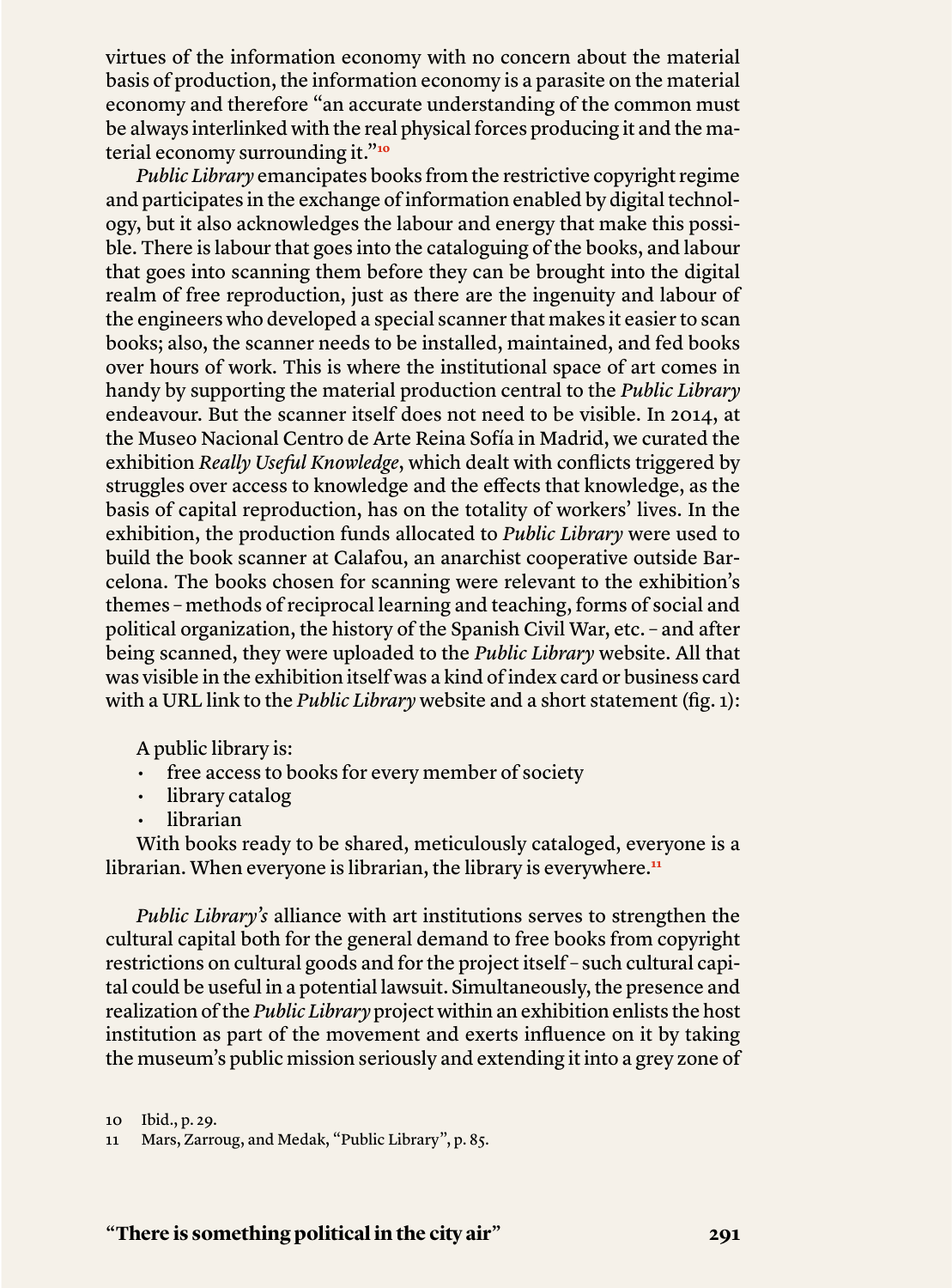questionable legality. The defence of the project becomes possible by making the traditional claim of the "autonomy" of art, which is not supposed to assert any power beyond the museum walls. By taking art's autonomy at its word, and by testing the truth of the liberal-democratic claim that the field of art is a field of unlimited freedom, *Public Library* engages in a kind of "overidentification" game, or what Keller Easterling, writing about the expanded activist repertoire in infrastructure space, calls "exaggerated compliance".**12** Should the need arise, as in the case of a potential lawsuit against the project, claims of autonomy and artistic freedom create a protective shroud of untouchability. And in this game of liberating books from the parochial capitalist imagination that restricts their free circulation, the institution becomes a complicit partner. The long-acknowledged insight that institutions embrace and co-opt critique is, in this particular case, a win-win situation, as *Public Library* uses the public status of the museum as a springboard to establish the basic message of free access and the free circulation of books and knowledge as common sense, while the museum performs its mission of bringing knowledge to the public and supporting creativity, in this case the reworking, rebuilding and reuse of technology for the common good. The fact that the institution is not naive but complicit produces a synergy that enhances potentialities for influencing and permeating the public sphere. The gesture of not exhibiting the scanner in the museum has, among other things, a practical purpose, as more books would be scanned voluntarily by the members of the anarchist commune in Calafou than would be by the overworked museum staff, and employing somebody to do this during the exhibition would be too expensive (and the mantra of *cuts, cuts, cuts* would render negotiation futile). If there is a flirtatious nod to the strategic game of not exposing too much, it is directed less toward the watchful eyes of the copyright police than toward the exhibition regime of contemporary art group shows in which works compete for attention, the biggest scarcity of all. *Public Library* flatly rejects identification with the object "our beloved bookscanner" (as the scanner is described on the project website**13**), although it is an attractive object that could easily be featured as a sculpture within the exhibition. But its efficacy and use come first, as is also true of the enigmatic business card–like leaflet, which attracts people to visit the *Public Library* website and use books, not only to read them but also to add books to the library: doing this in the privacy of one's home on one's own computer is certainly more effective than doing it on a computer provided and displayed in the exhibition among the other art objects, films, installations, texts, shops, cafés, corridors, exhibition halls, elevators, signs, and crowds in a museum like Reina Sofía.

For the exhibition to include a scanner that was unlikely to be used or a computer monitor that showed the website from which books might be

<sup>12</sup> Easterling, *Extrastatecraft*, p. 492.

<sup>13</sup> See https://www.memoryoftheworld.org/blog/2012/10/28/our-belovedbookscanner-2/ (accessed July 4, 2016).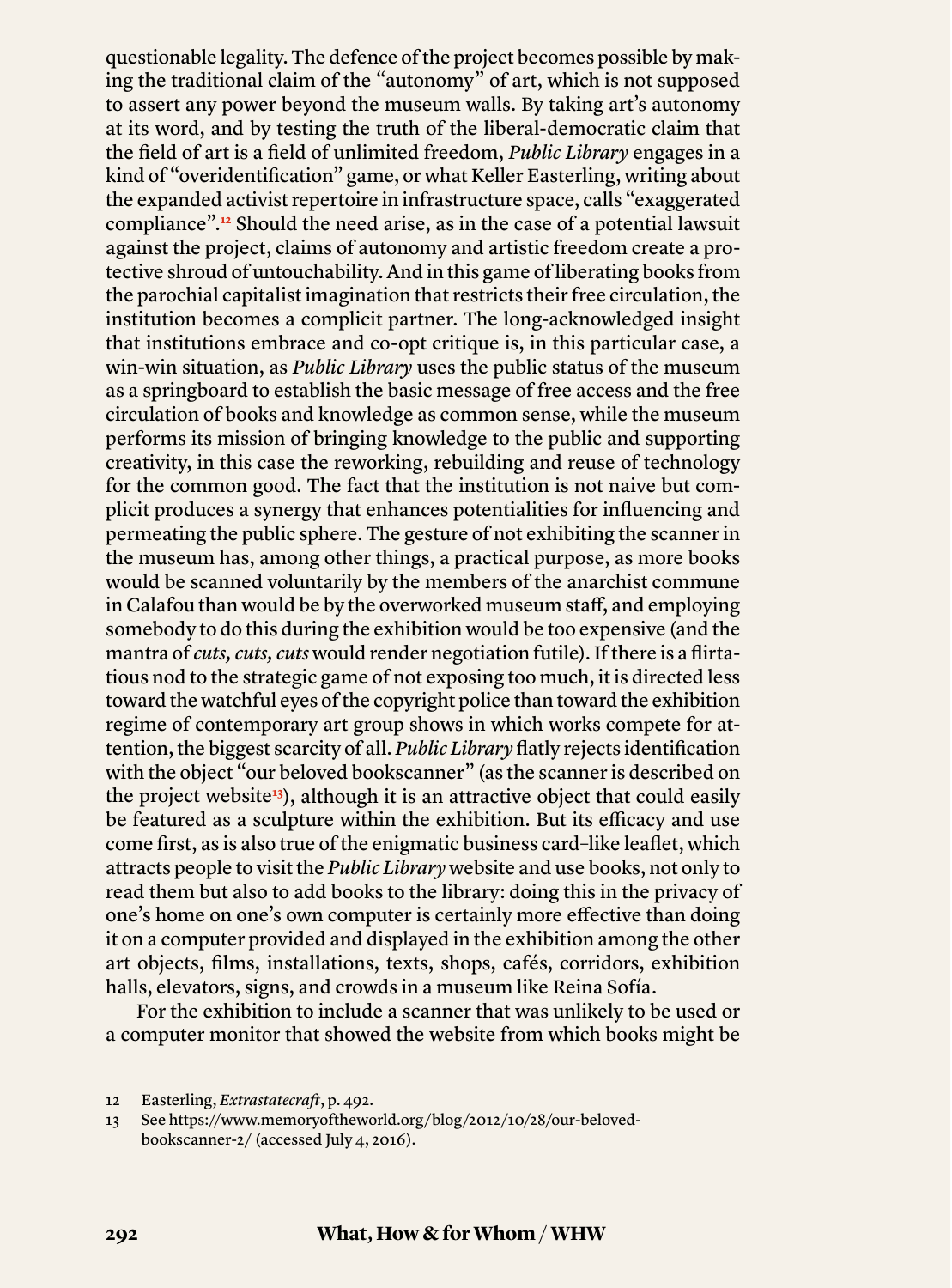downloaded, but probably not read, would be the embodiment of what philosopher Robert Pfaller calls "interpassivity", the appearance of activity or a stand-in for it that in fact replaces any genuine engagement.**14** For Pfaller, interpassivity designates a flight from engagement, a misplaced libidinal investment that under the mask of enjoyment hides aversion to an activity that one is supposed to enjoy, or more precisely: "Interpassivity is the creation of a compromise between cultural interests and latent cultural aversion."**15** Pfaller's examples of participation in an enjoyable process that is actually loathed include book collecting and the frantic photocopying of articles in libraries (his book was originally published in 2002, when photocopying had not yet been completely replaced by downloading, bookmarking, etc.).**16** But he also discusses contemporary art exhibitions as sites of interpassivity, with their overabundance of objects and time-based works that require time that nobody has, and with the figure of the curator on whom enjoyment is displaced – the latter, he says, is a good example of "delegated enjoyment". By not providing the exhibition with a computer from which books can be downloaded, the project ensures that books are seen as vehicles of knowledge acquired by reading and not as immaterial capital to be frantically exchanged; the undeniable pleasure of downloading and hoarding books is, after all, just one step removed from the playground of interpassivity that the exhibition site (also) is.

But *Public Library* is hardly making a moralistic statement about the virtues of reading, nor does it believe that ignorance (such as could be overcome by reading the library's books) is the only obstacle that stands in the way of ultimate emancipation. Rather, the project engages with, and contributes to, the social practice that David Harvey calls "commoning": "an unstable and malleable social relation between a particular self-defined social group and those aspects of its actually existing or yet-to-becreated social and/or physical environment deemed crucial to its life and livelihood".**<sup>17</sup>** *Public Library* works on the basis of commoning and tries to enlist others to join it, which adds a distinctly political dimension to the sabotage of intellectual property revenues and capital accumulation.

The political dimension of *Public Library* and the effort to form and publicize the movement were expressed more explicitly in the *Public Li-*

- 14 Robert Pfaller, *On the Pleasure Principle in Culture: Illusions Without Owners*, Verso, London and New York, 2014.
- 15 Ibid., p. 76.
- 16 Pfaller's book, which first appeared in German, was published in English only in 2014. His ideas have gained greater relevance over time, not only as the shortcomings of the immensely popular social media activism became apparent – where, as many critics have noted, participation in political organizing and the articulation of political tasks and agendas are often replaced by a click on an icon – but also because of Pfaller's broader argument about the self-deception at play in interpassivity and its role in eliciting enjoyment from austerity measures and other calamities imposed on the welfare state by the neoliberal regime, which since early 2000 has exceeded even the most sober (and pessimistic) expectations.

17 Ibid., p. 73.

## **"There is something political in the city air" 293**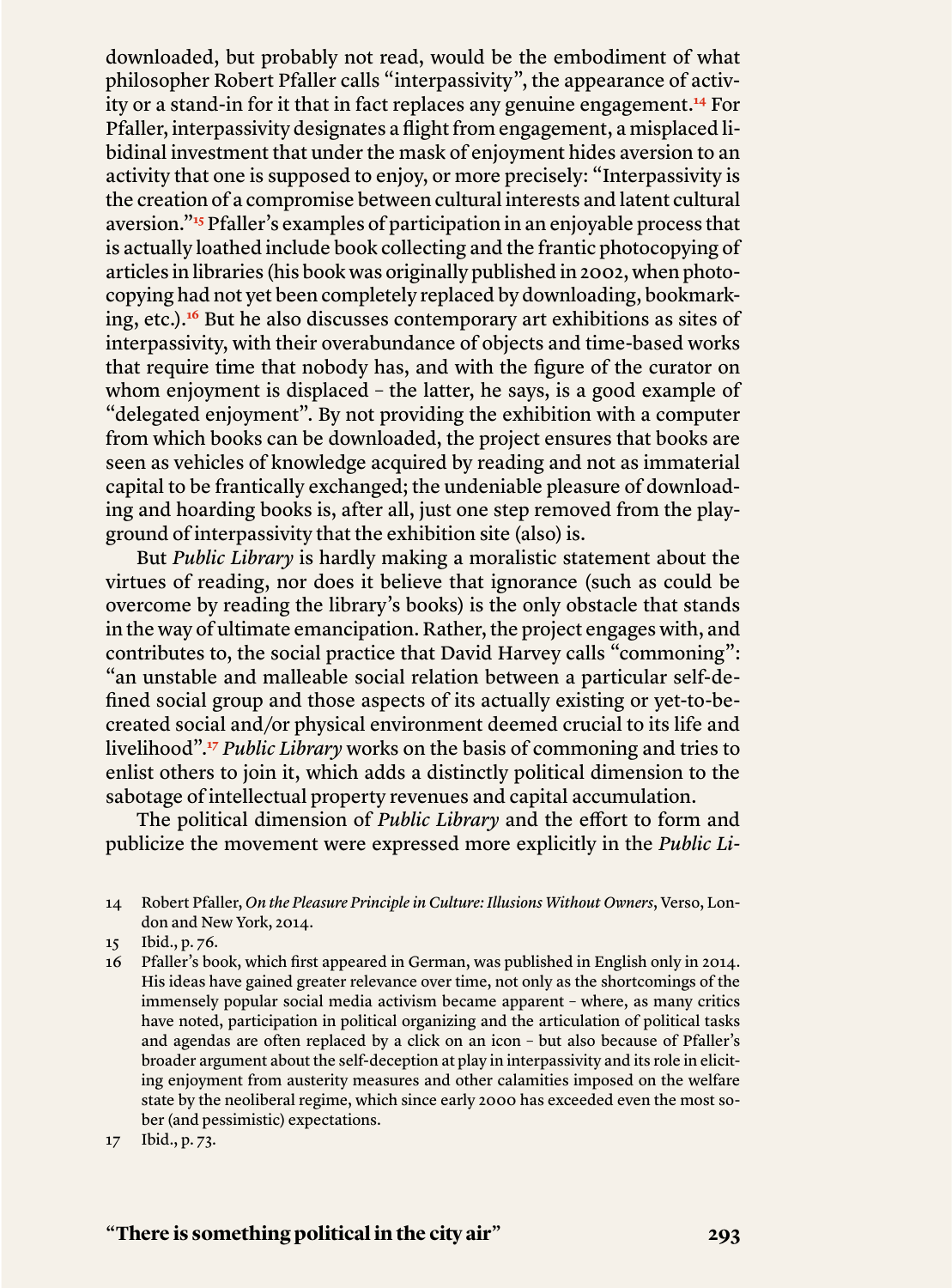*brary* exhibition in 2015 at Gallery Nova in Zagreb, where we have been directing the programme since 2003. If the *Public Library* project was not such an eminently collective practice that pays no heed to the author function, the Gallery Nova show might be considered something like a solo exhibition. As it was realized, the project again used art as an infrastructure and resource to promote the movement of freeing books from copyright restrictions while collecting legitimization points from the art world as enhanced cultural capital that could serve as armour against future attacks by the defenders of the holy scripture of copyright laws. But here the more important tactic was to show the movement as an army of many and to strengthen it through self-presentation. The exhibition presented *Public Library* as a collection of collections, and the repertory form (used in archive science to describe a collection) was taken as the basic narrative procedure. It mobilized and activated several archives and open digital repositories, such as *MayDay Rooms* from London, *The Ignorant Schoolmaster and His Committees* from Belgrade, *Library Genesis* and *Aaaaaarg.org*, *Catalogue of Free Books*, *(Digitized) Praxis*, the digitized work of the Midnight Notes Collective, and *Textz.com*, with special emphasis on activating the digital repositories *UbuWeb* and *Monoskop*. Not only did the exhibition attempt to enlist the gallery audience but, equally important, the project was testing its own strength in building, articulating, announcing, and proposing, or speculating on, a broader movement to oppose the copyright of cultural goods within and adjacent to the art field.

Presenting such a movement in an art institution changes one of the basic tenets of art, and for an art institution the project's main allure probably lies in this kind of expansion of the art field. A shared politics is welcome, but nothing makes an art institution so happy as the sense of purpose that a project like *Public Library* can endow it with. (This, of course, comes with its own irony, for while art institutions nowadays compete for projects that show emphatically how obsolete the aesthetic regime of art is, they continue to base their claims of social influence on knowledge gained through some form of aesthetic appreciation, however they go about explaining and justifying it.) At the same time, *Public Library*'s nonchalance about institutional maladies and anxieties provides a homeopathic medicine whose effect is sometimes so strong that discussion about placebos becomes, at least temporarily, beside the point. One occasion when *Public Library*'s roving of the political terrain became blatantly direct was the exhibition *Written-off: On the Occasion of the 20th Anniversary of Operation Storm*, which we organized in the summer of 2015 at Gallery Nova (figs.  $2-4$ ).

The exhibition/action *Written-off* was based on data from Ante Lešaja's extensive research on "library purification", which he published in his book *Knjigocid: Uništavanje knjige u Hrvatskoj 1990-ih* (*Libricide: The Destruction of Books in Croatia in the 1990s*).**18** People were invited to bring in copies of

18 Ante Lešaja, *Knjigocid: Uništavanje knjige u Hrvatskoj 1990-ih*, Profil and Srbsko narodno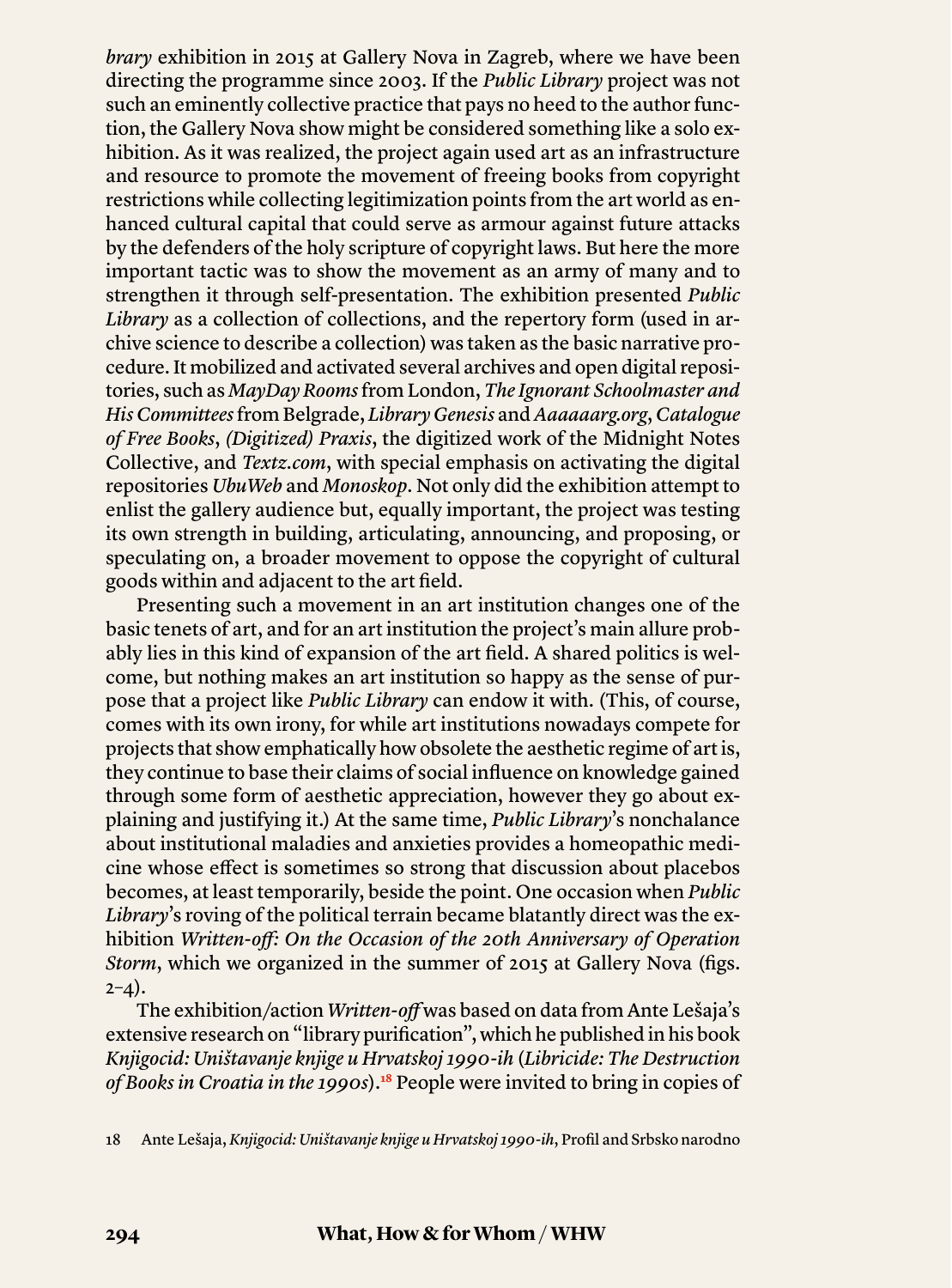books that had been removed from Croatian public libraries in the 1990s. The books were scanned and deposited in a digital archive; they then became available on a website established especially for the project. In Croatia during the 1990s, hundreds of thousands of books were removed from schools and factories, from public, specialized, and private libraries, from former Yugoslav People's Army centres, socio-political organizations, and elsewhere because of their ideologically inappropriate content, the alphabet they used (Serbian Cyrillic), or the ethnic or political background of the authors. The books were mostly thrown into rubbish bins, discarded on the street, destroyed, or recycled. What Lešaja's research clearly shows is that the destruction of the books – as well as the destruction of monuments to the People's Liberation War (World War II) – was not the result of individuals running amok, as official accounts preach, but a deliberate and systematic action that symbolically summarizes the dominant politics of the 1990s, in which war, rampant nationalism, and phrases about democracy and sovereignty were used as a rhetorical cloak to cover the nakedness of the capitalist counter-revolution and criminal processes of dispossession.

*Written-off: On the Occasion of the 20th Anniversary of Operation Storm* set up scanners in the gallery, initiated a call for collecting and scanning books that had been expunged from public institutions in the 1990s, and outlined the criteria for the collection, which corresponded to the basic domains in which the destruction of the books, as a form of censorship, was originally implemented: books written in the Cyrillic alphabet or in Serbian regardless of the alphabet; books forming a corpus of knowledge about communism, especially Yugoslav communism, Yugoslav socialism, and the history of the workers' struggle; and books presenting the anti-Fascist and revolutionary character of the People's Liberation Struggle during World War II.

The exhibition/action was called *Written-off* because the removal and destruction of the books were often presented as a legitimate procedure of library maintenance, thus masking the fact that these books were unwanted, ideologically unacceptable, dangerous, harmful, unnecessary, etc. *Written-off* unequivocally placed "book destruction" in the social context of the period, when the destruction of "unwanted" monuments and books was happening alongside the destruction of homes and the killing of "unwanted" citizens, outside of and prior to war operations. For this reason, the exhibition was dedicated to the twentieth anniversary of Operation Storm, the final military/police operation in what is called, locally, the Croatian Homeland War.**<sup>19</sup>**

The exhibition was intended as a concrete intervention against a political logic that resulted in mass exile and killing, the history of which is glossed over and critical discussion silenced, and also against the official

vijeće, Zagreb, 2012.

<sup>19</sup> Known internationally as the Croatian War of Independence, the war was fought between Croatian forces and the Serb-controlled Yugoslav People's Army from 1991 to 1995.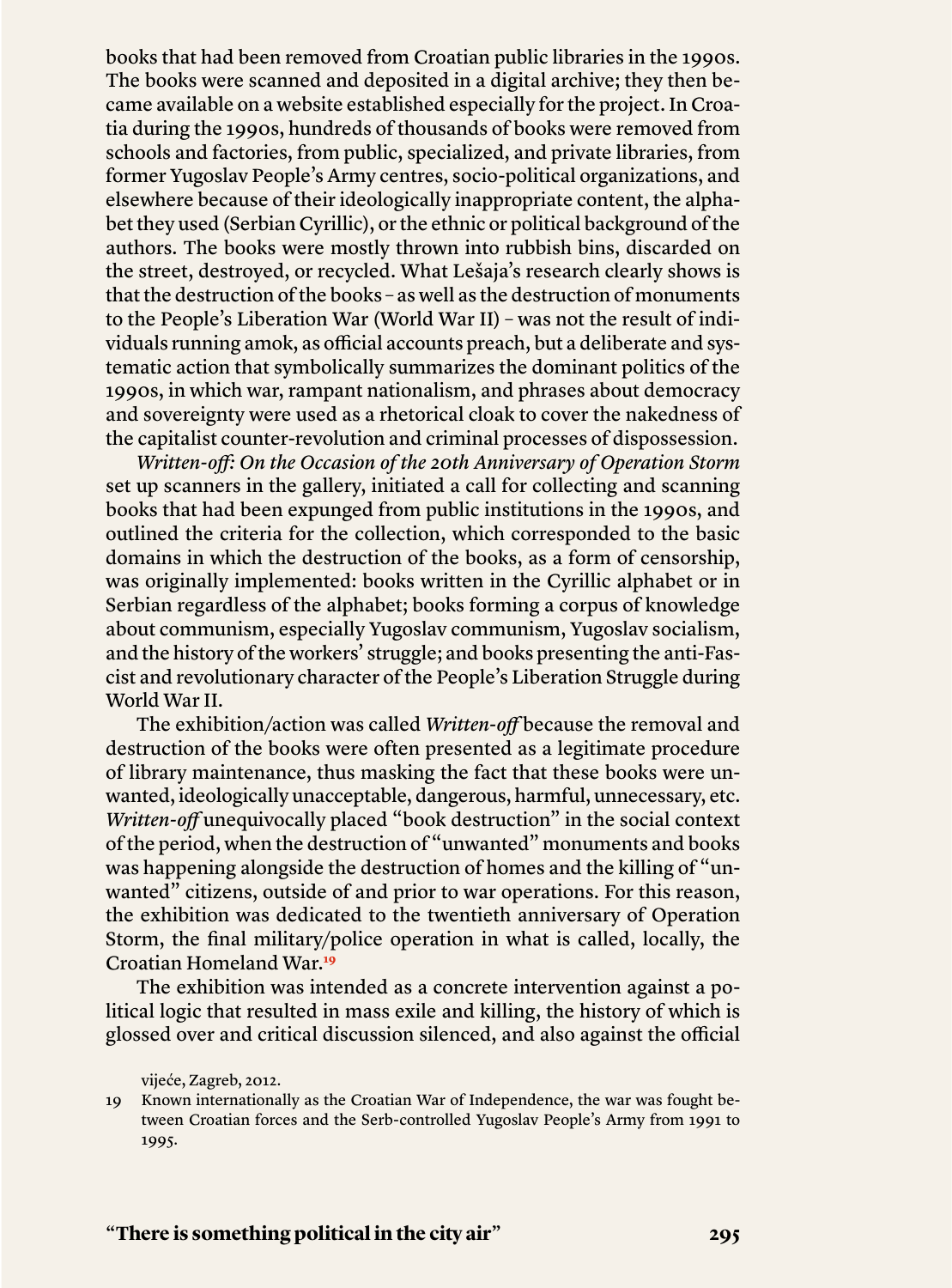celebrations of the anniversary, which glorified militarism and proclaimed the ethical purity of the victory (resulting in the desired *ethnic* purity of the nation).

As both symbolic intervention and real-life action, then, the exhibition *Written-off* took place against a background of suppressed issues relating to Operation Storm – ethno-nationalism as the flip side of neoliberalism, justice and the present status of the victims and refugees, and the overall character of the war known officially as the Homeland War, in which discussions about its prominent traits as a civil war are actively silenced and increasingly prosecuted. In protest against the official celebrations and military parades, the exhibition marked the anniversary of Operation Storm with a collective action that evokes books as symbolic of a "knowledge society" in which knowledge becomes the location of conflictual engagement. It pointed toward the struggle over collective symbolic capital and collective memory, in which culture as a form of the commons has a direct bearing on the kind of place we live in. The *Public Library* project, however, is engaged not so much with cultural memory and remembrance as a form of recollection or testimony that might lend political legitimation to artistic gestures; rather, it engages with history as a construction and speculative proposition about the future, as Peter Osborne argues in his polemical hypotheses on the notion of contemporary art that distinguishes between "contemporary" and "present-day" art: "History is not just a relationship between the present and the past – it is equally about the future. It is this speculative futural moment that definitively separates the concept of history from memory."**20** For *Public Library*, the future that participates in the construction of history does not yet exist, but it is defined as more than just a project against the present as reflected in the exclusionary, parochially nationalistic, revisionist and increasingly fascist discursive practices of the Croatian political elites. Rather, the future comes into being as an active and collective construction based on the emancipatory aspects of historical experiences as future possibilities.

Although defined as an action, the project is not exultantly enthusiastic about collectivity or the immediacy and affective affinities of its participants, but rather it transcends its local and transient character by taking up the broader counter-hegemonic struggle for the mutual management of joint resources. Its endeavour is not limited to the realm of the political and ideological but is rooted in the repurposing of technological potentials from the restrictive capitalist game and the reutilization of the existing infrastructure to build a qualitatively different one. While the culture industry adapts itself to the limited success of measures that are geared toward preventing the free circulation of information by creating new strategies for pushing information into a form of property and expropriating value

<sup>20</sup> Peter Osborne, *Anywhere or Not at All: Philosophy of Contemporary Art*, Verso, London and New York, 2013, p. 194.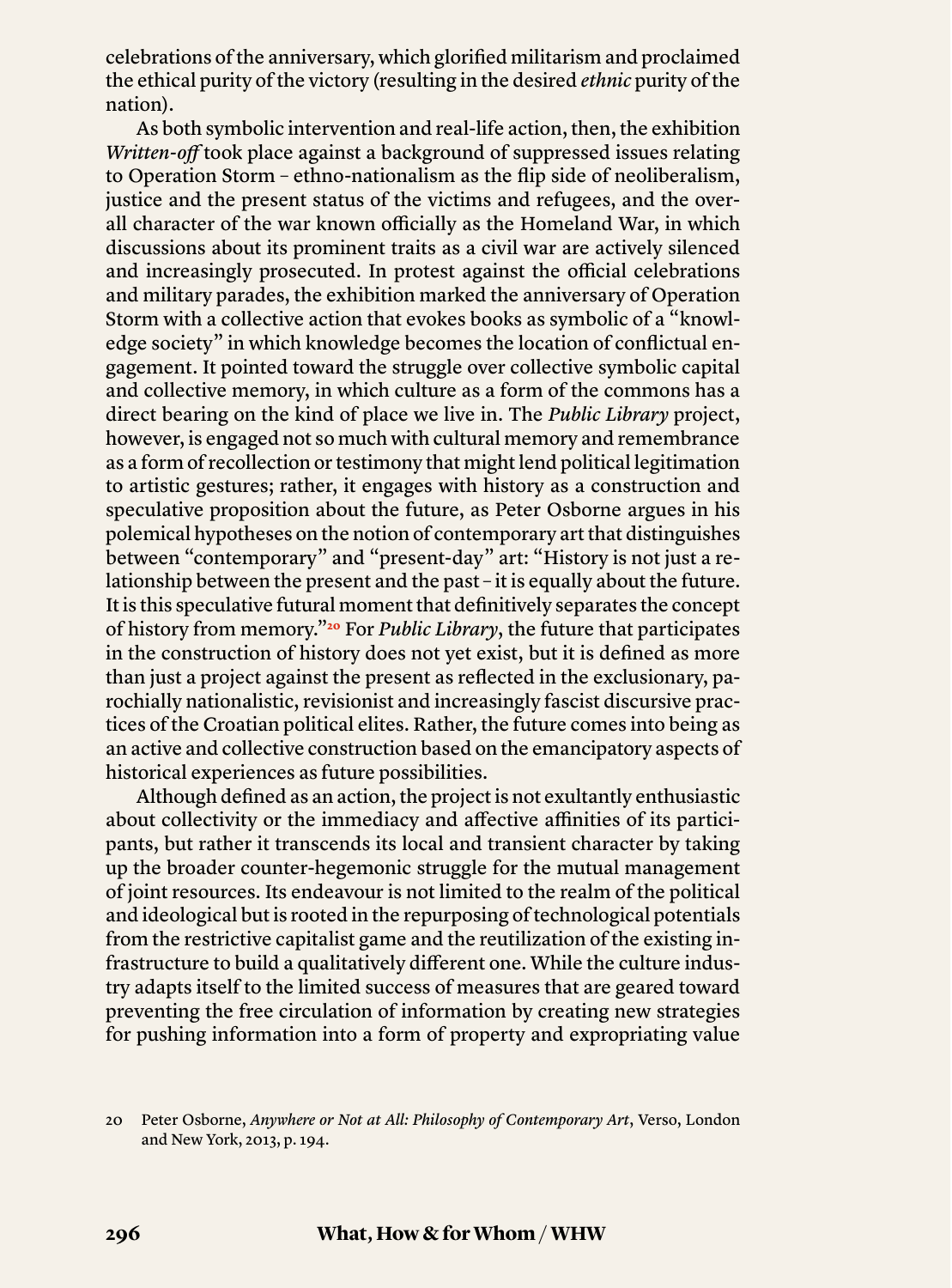

*fig. 1*

Marcell Mars, *Art as Infrastructure: Public Library*, installation view, *Really Useful Knowledge*, curated by WHW, Museo Nacional Centro de Arte Reina Sofía, Madrid, 2014.

*Photo by Joaquín Cortés and Román Lores / MNCARS.*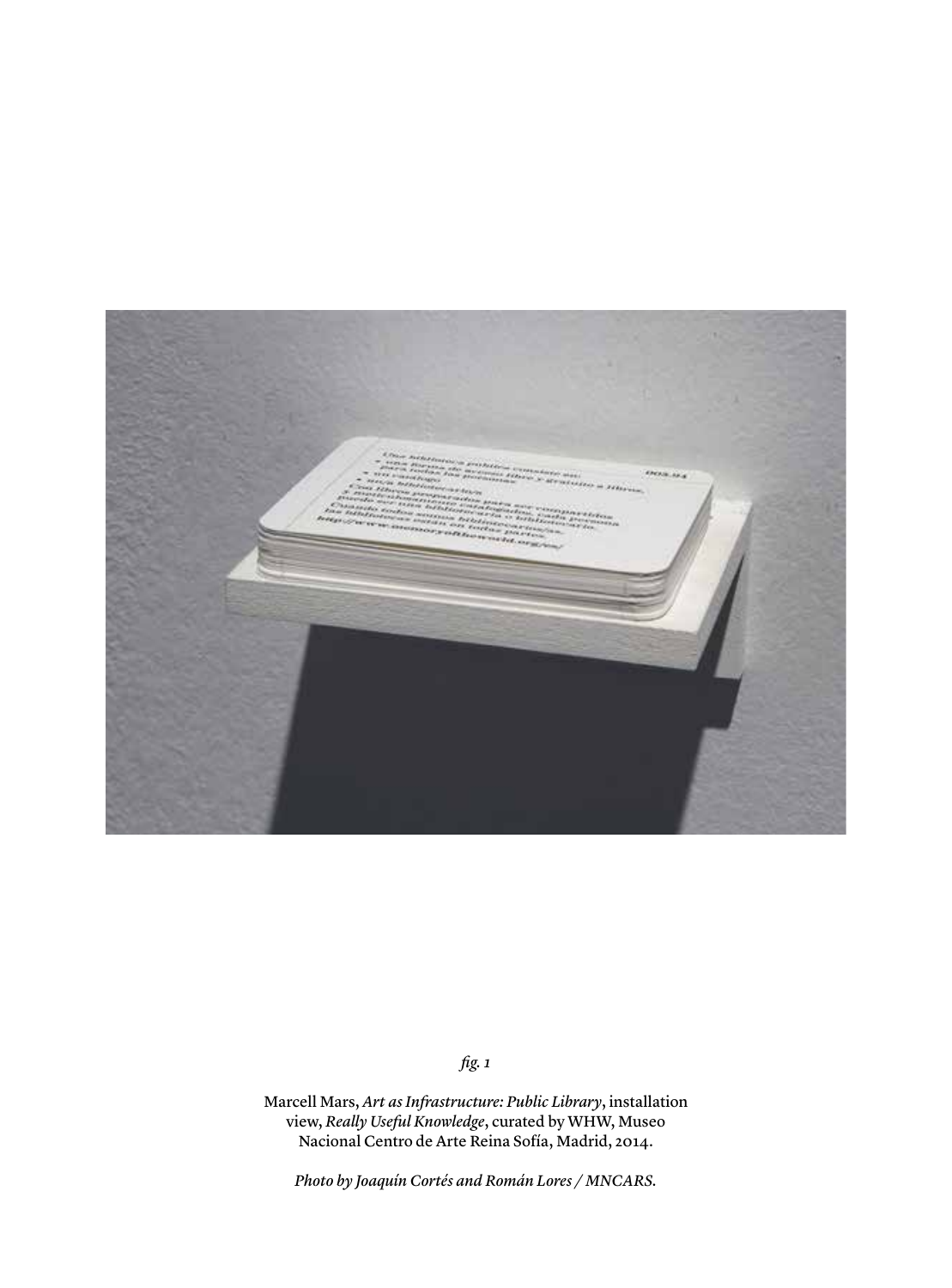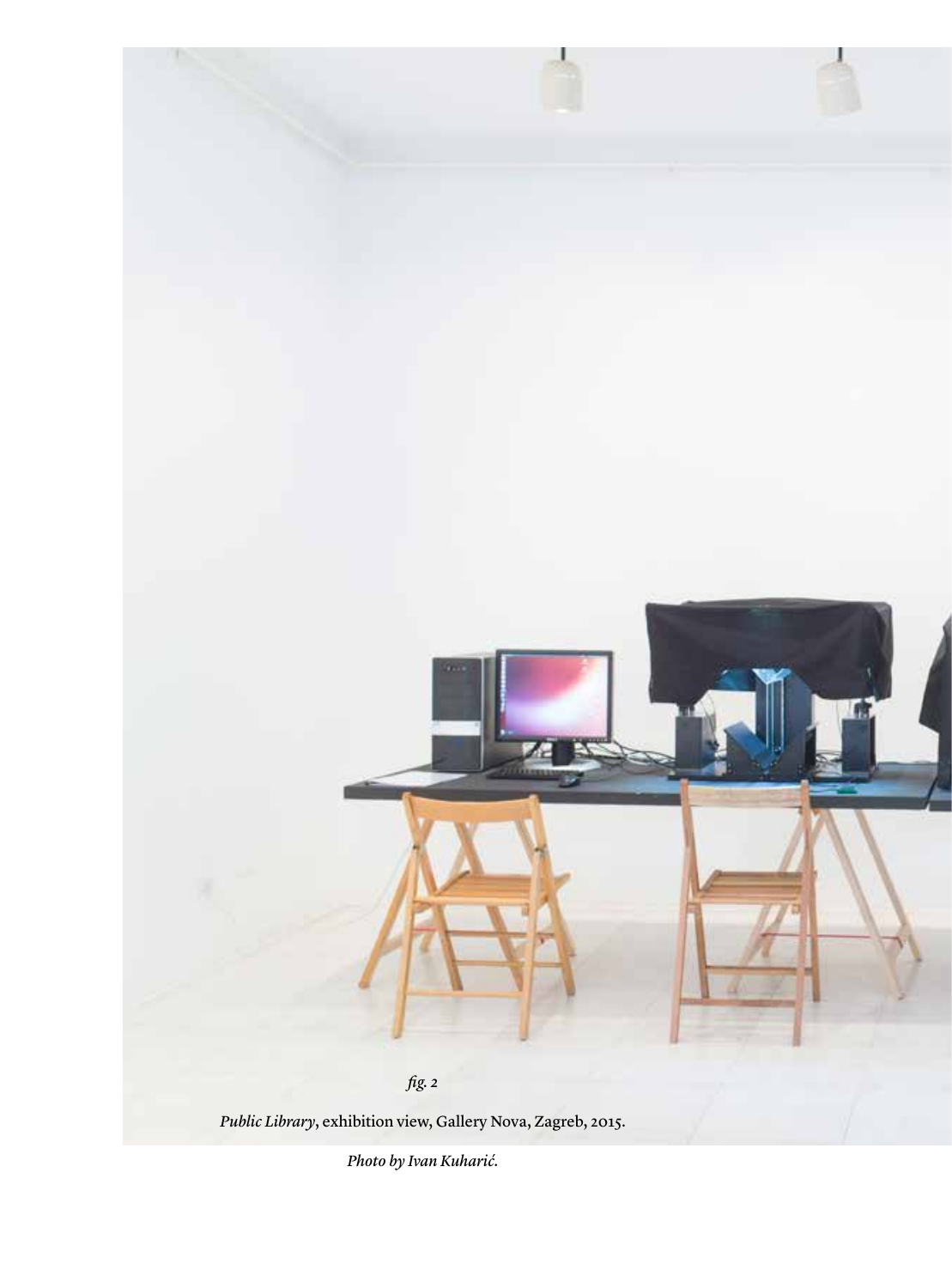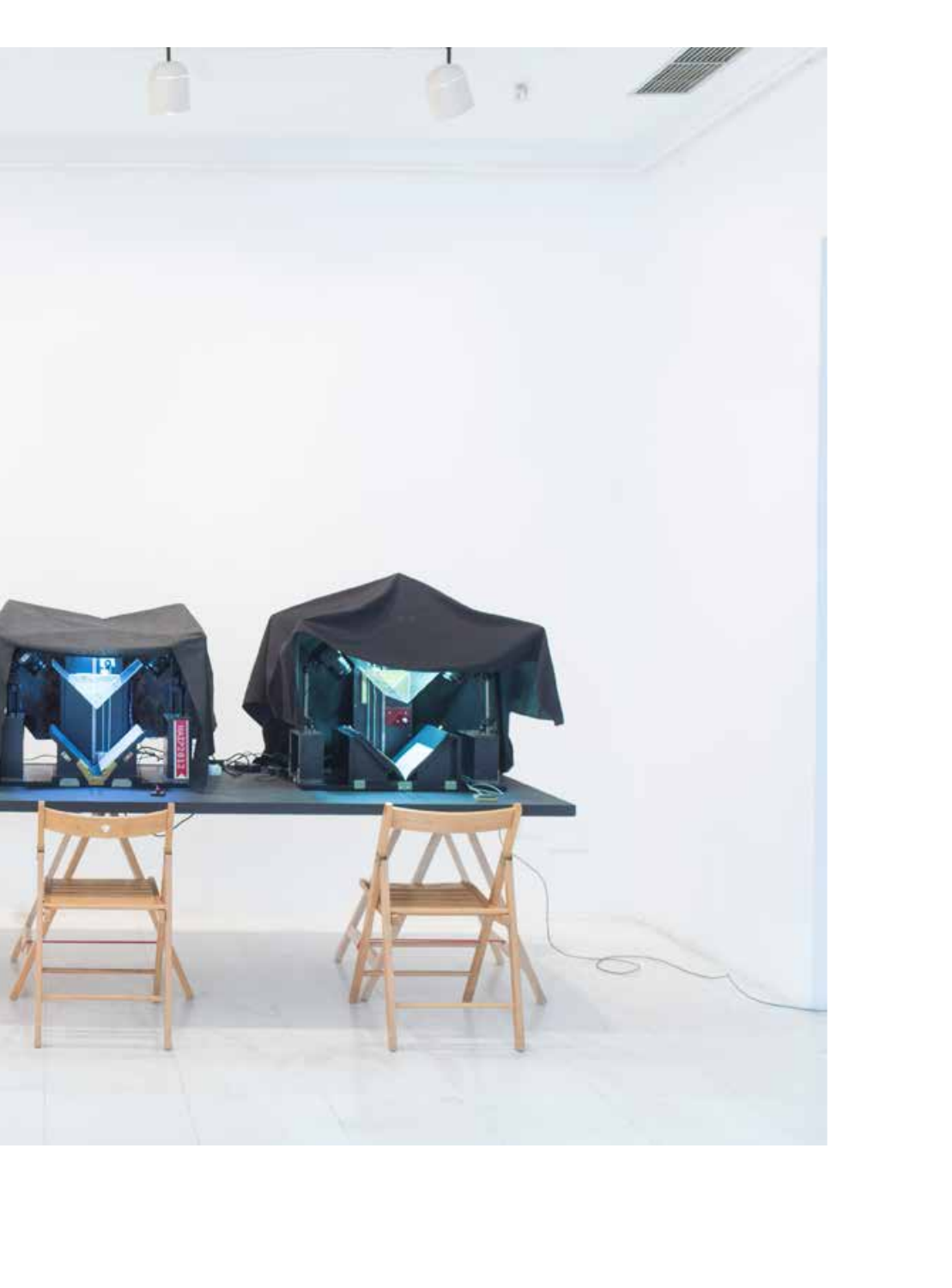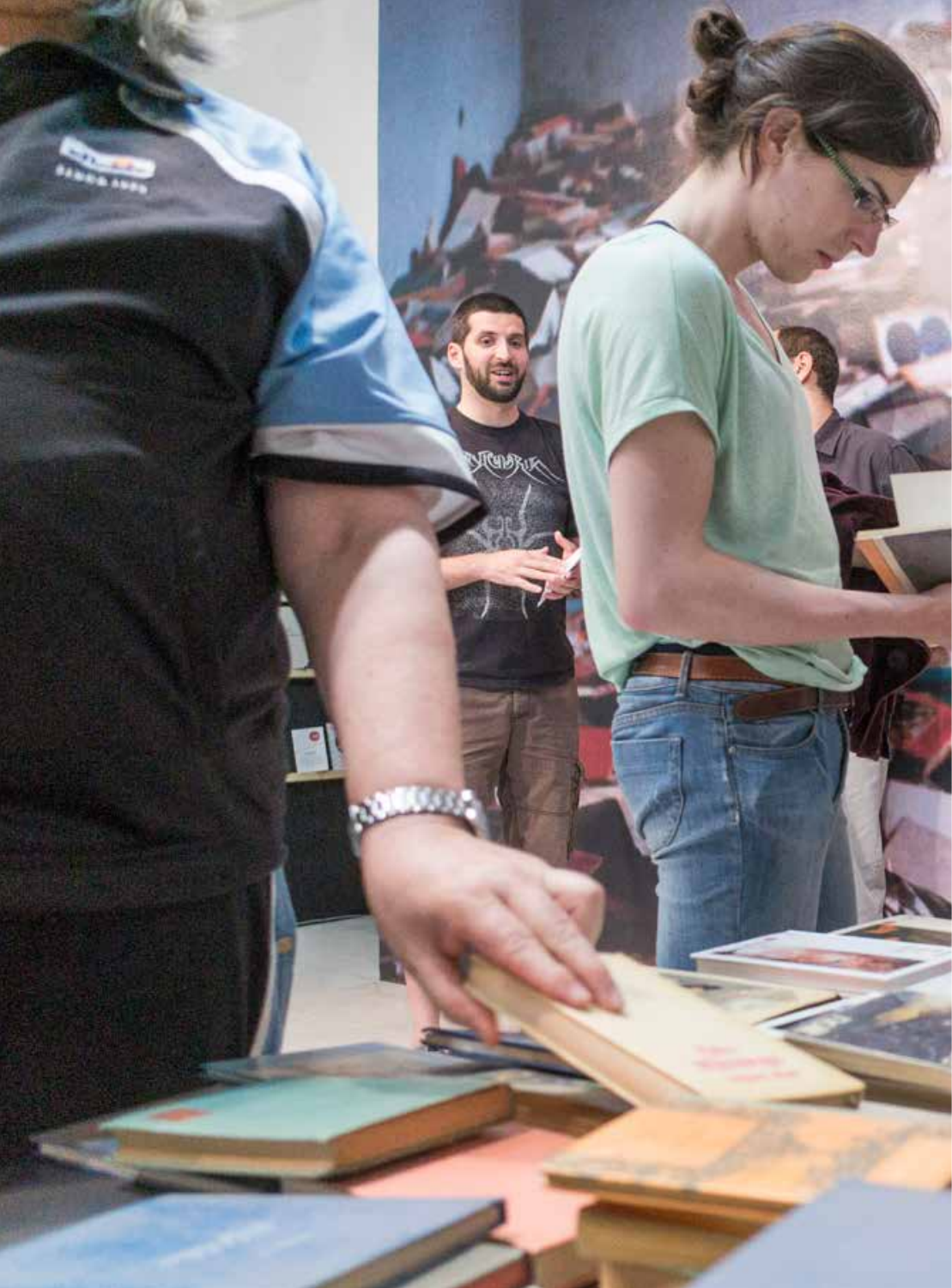*Written-off: On the Occasion of the 20th Anniversary of Operation Storm*, exhibition detail, Gallery Nova, Zagreb, 2015.

*Photo by Ivan Kuharić.*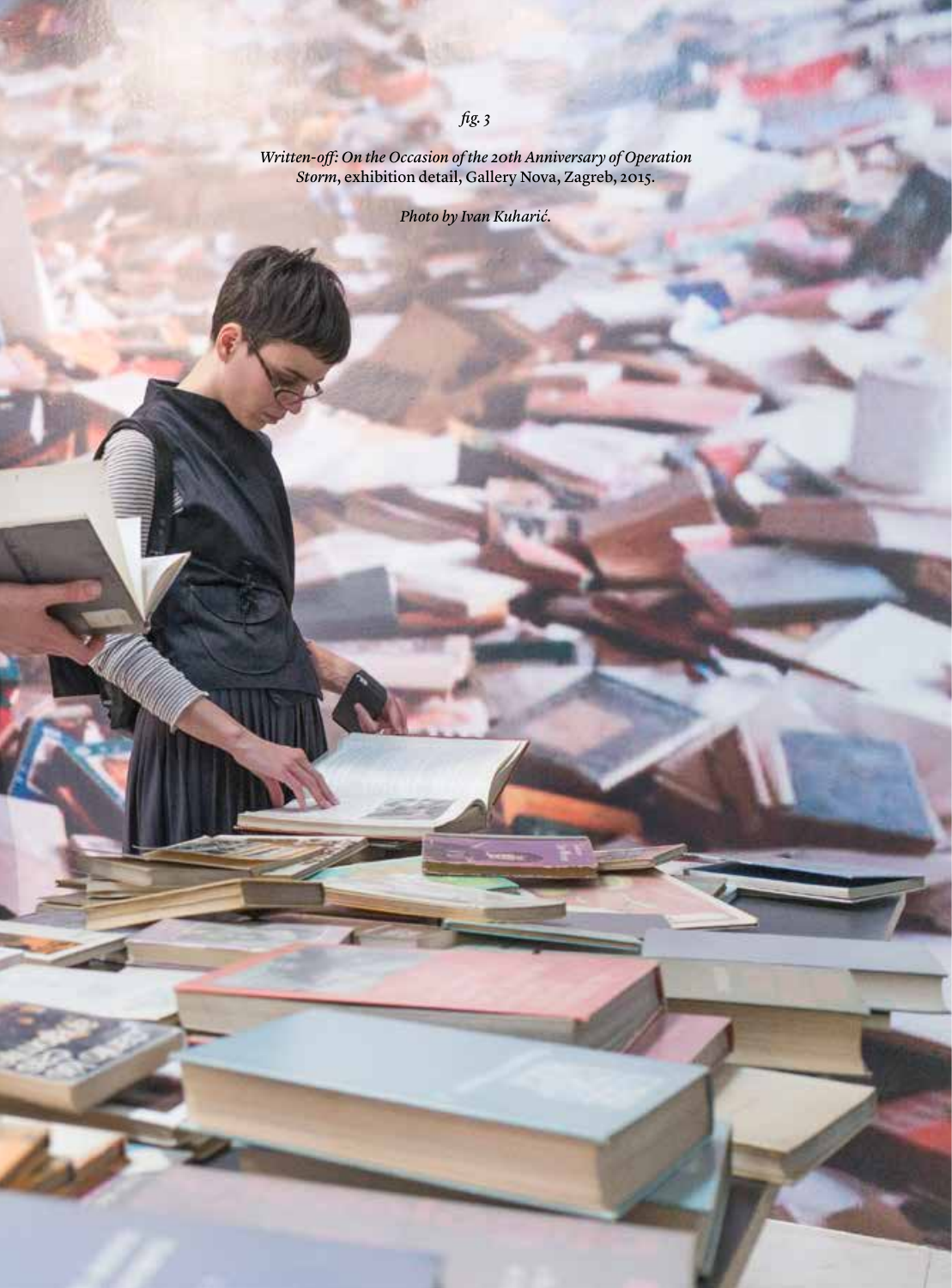

*Photo by Ivan Kuharić.*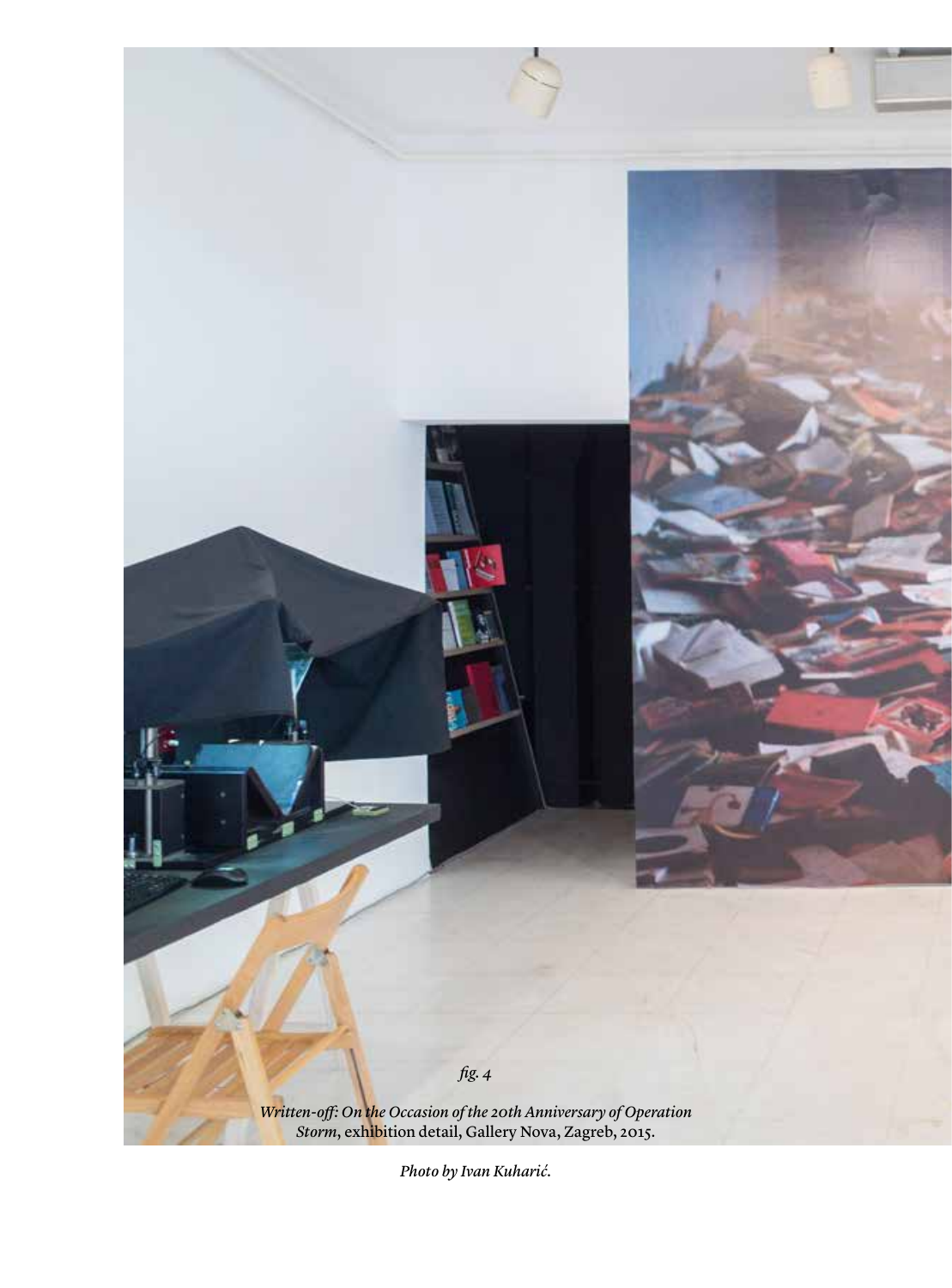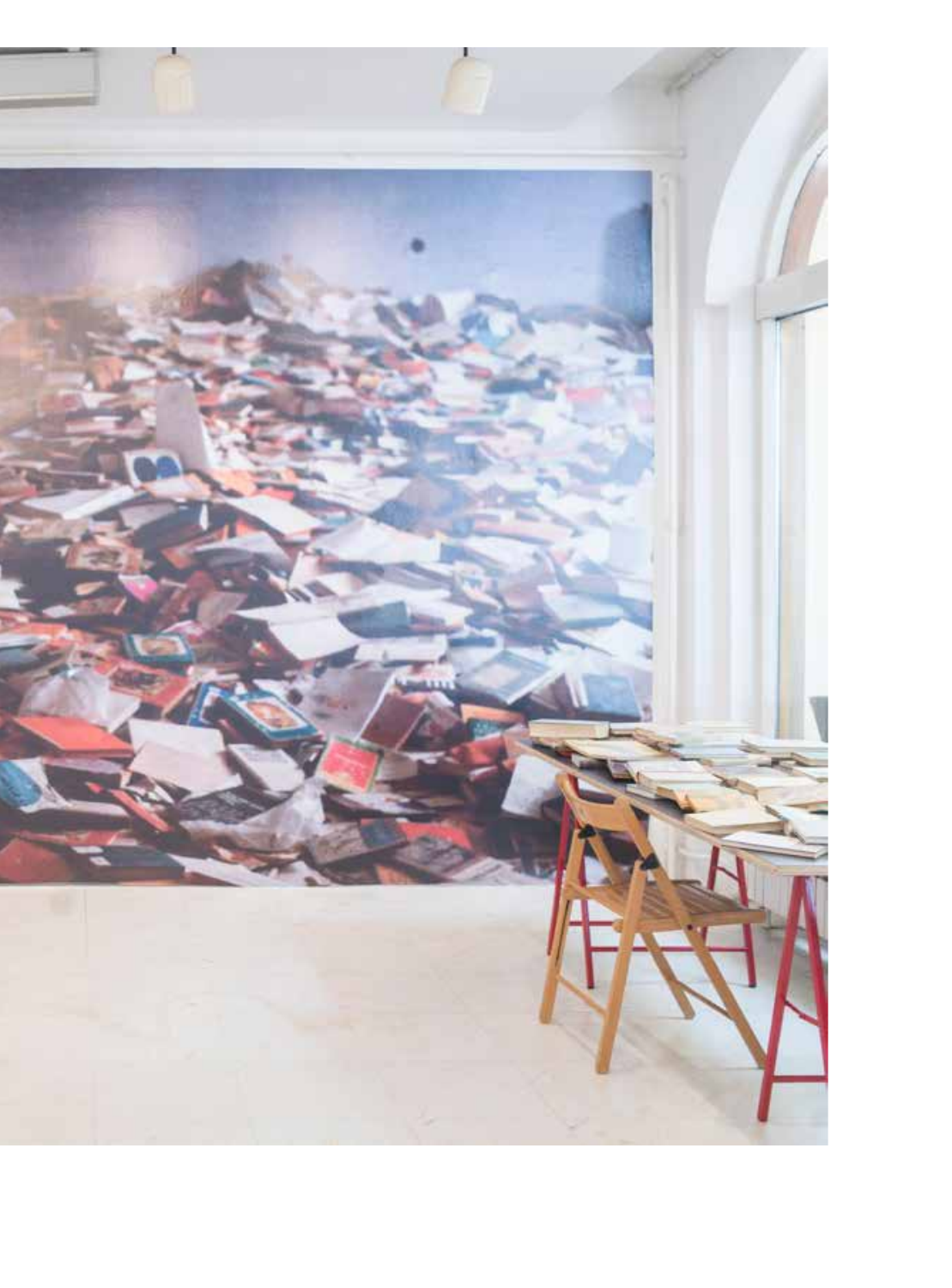

*fig. 5*

Trevor Paglen and Jacob Appelbaum, *Autonomy Cube*, installation view, *Really Useful Knowledge*, curated by WHW, Museo Nacional Centro de Arte Reina Sofía, Madrid, 2014.

*Photo by Joaquín Cortés and Román Lores / MNCARS.*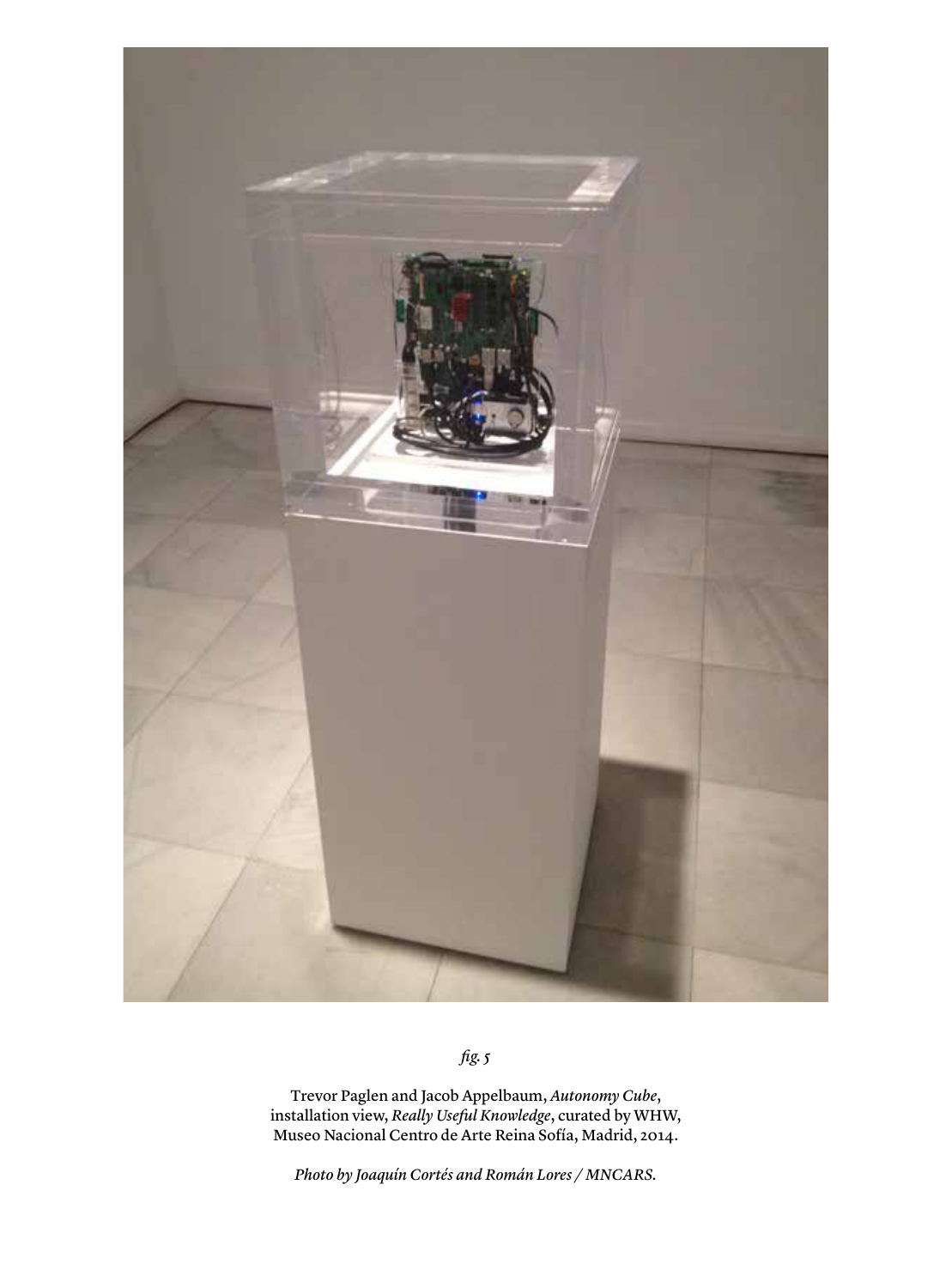through the control of metadata (information about information),**21** *Public Library* shifts the focus away from aesthetic intention – from unique, closed, and discrete works – to a database of works and the metabolism of the database. It creates values through indexing and connectivity, imagined communities and imaginative dialecticization. The web of interpenetration and determination activated by *Public Library* creates a pedagogical endeavour that also includes a propagandist thrust, if the notion of propaganda can be recast in its original meaning as "things that must be disseminated".

A similar didactic impetus and constructivist praxis is present in the work *Autonomy Cube*, which was developed through the combined expertise of artist and geographer Trevor Paglen and internet security researcher, activist and hacker Jacob Appelbaum. This work, too, we presented in the Reina Sofía exhibition *Really Useful Knowledge*, along with *Public Library* and other projects that offered a range of strategies and methodologies through which the artists attempted to think through the disjunction between concrete experience and the abstraction of capital, enlisting pedagogy as a crucial element in organized collective struggles. *Autonomy Cube* offers a free, open-access, encrypted internet hotspot that routes internet traffic over TOR, a volunteer-run global network of servers, relays, and services, which provides anonymous and unsurveilled communication. The importance of the privacy of the anonymized information that *Autonomy Cube* enables and protects is that it prevents so-called traffic analysis – the tracking, analysis, and theft of metadata for the purpose of anticipating people's behaviour and relationships. In the hands of the surveillance state this data becomes not only a means of steering our tastes, modes of consumption, and behaviours for the sake of making profit but also, and more crucially, an effective method and weapon of political control that can affect political organizing in often still-unforeseeable ways that offer few reasons for optimism. Visually, *Autonomy Cube* references minimalist sculpture (fig. 5) (specifically, Hans Haacke's seminal piece *Condensation Cube*, 1963–1965), but its main creative drive lies in the affirmative salvaging of technologies, infrastructures, and networks that form both the leading organizing principle and the pervasive condition of complex societies, with the aim of supporting the potentially liberated accumulation of collective knowledge and action. Aesthetic and art-historical references serve as camouflage or tools for a strategic infiltration that enables expansion of the movement's field of influence and the projection of a different (contingent) future. Engagement with historical forms of challenging institutions becomes the starting point of a poetic praxis that materializes the object of its striving in the here and now.

Both *Public Library* and *Autonomy Cube* build their autonomy on the dedi-

21 McKenzie Wark, "Metadata Punk", in *Public Library*, pp. 113–117 (see n. 9).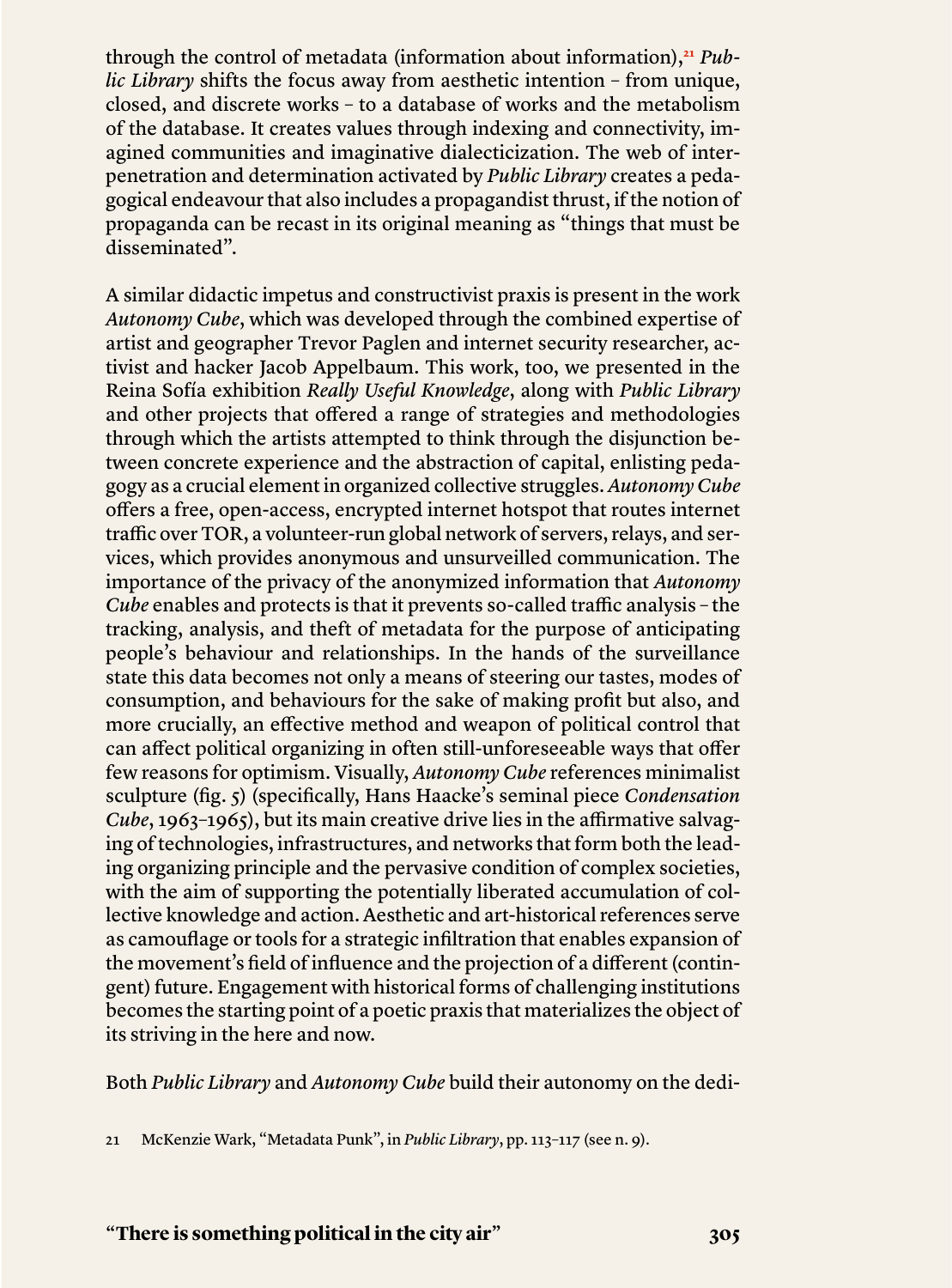cation and effort of the collective body, without which they would not exist, rendering this interdependence not as some consensual idyll of cooperation but as conflicting fields that create further information and experiences. By doing so, they question the traditional edifice of art in a way that supports Peter Osborne's claim that art is defined not by its aesthetic or medium-based status, but by its poetics: "Postconceptual art articulates a post-aesthetic poetics."**22** This means going beyond criticality and bringing into the world something defined not by its opposition to the real, but by its creation of the fiction of a shared present, which, for Osborne, is what makes art truly contemporary. And if projects like these become a kind of political trophy for art institutions, the side the institutions choose nevertheless affects the common sense of our future.

<sup>22</sup> Osborne, *Anywhere or Not at All*, p. 33.